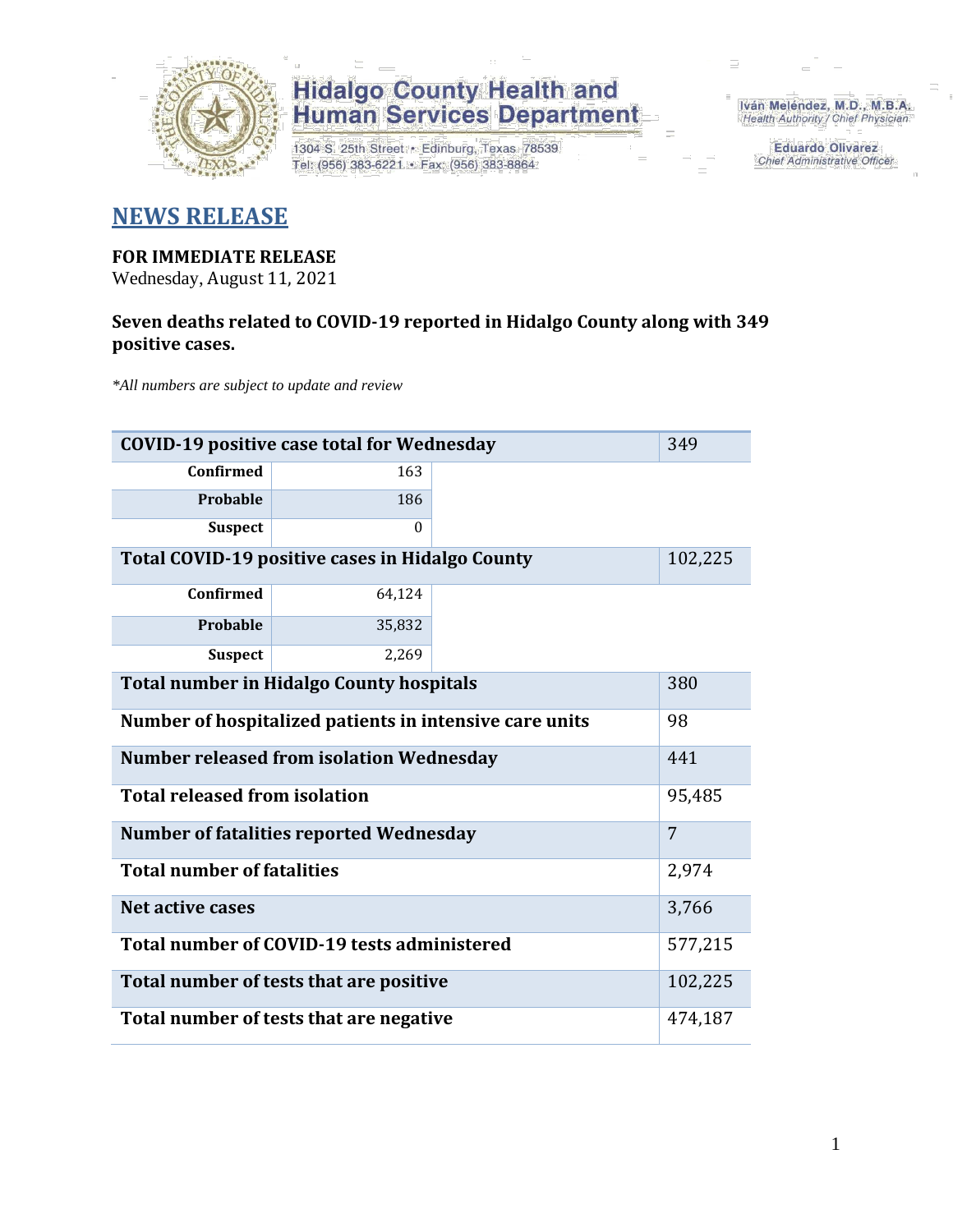

1304 S. 25th Street · Edinburg, Texas 78539 Tel: (956) 383-6221 · Fax: (956) 383-8864

Iván Meléndez, M.D., M.B.A. Health Authority / Chief Physician

> **Eduardo Olivarez Chief Administrative Officer**

*Hidalgo County uses the case status definition provided by the Texas Department of State Health Service's 2020 Epi Case Criteria Guide revised November 2020.*

- *1. Confirmed: A person who has tested positive through a molecular or PCR (oral or nasal swabs) test that looks for the presence of the virus's genetic material.*
- *2. Probable: A person who meets presumptive laboratory evidence through detection of COVID-19 by antigen test in a respiratory specimen.*
- *3. Suspect: A person who meets supported laboratory evidence through detection of specific antibodies in serum, plasma, whole body, and no prior history of being confirmed or probable case.*

*For more information of case status definition for COVID-19, please refer to:*

[https://www.dshs.state.tx.us/IDCU/investigation/epi-case-criteria-guide/2020-Epi-Case-Criteria-](https://www.dshs.state.tx.us/IDCU/investigation/epi-case-criteria-guide/2020-Epi-Case-Criteria-Guide.pdf)[Guide.pdf](https://www.dshs.state.tx.us/IDCU/investigation/epi-case-criteria-guide/2020-Epi-Case-Criteria-Guide.pdf)

### The deaths include:

|   | Age   | Gender | <b>City</b>    |
|---|-------|--------|----------------|
| 1 | $70+$ | Male   | Alamo          |
| 2 | 40s   | Female | Donna          |
| 3 | $70+$ | Male   | Donna          |
| 4 | 60s   | Male   | <b>Mission</b> |
| 5 | 40s   | Male   | San Juan       |
| 6 | 50s   | Male   | Weslaco        |
| 7 | $70+$ | Female | Weslaco        |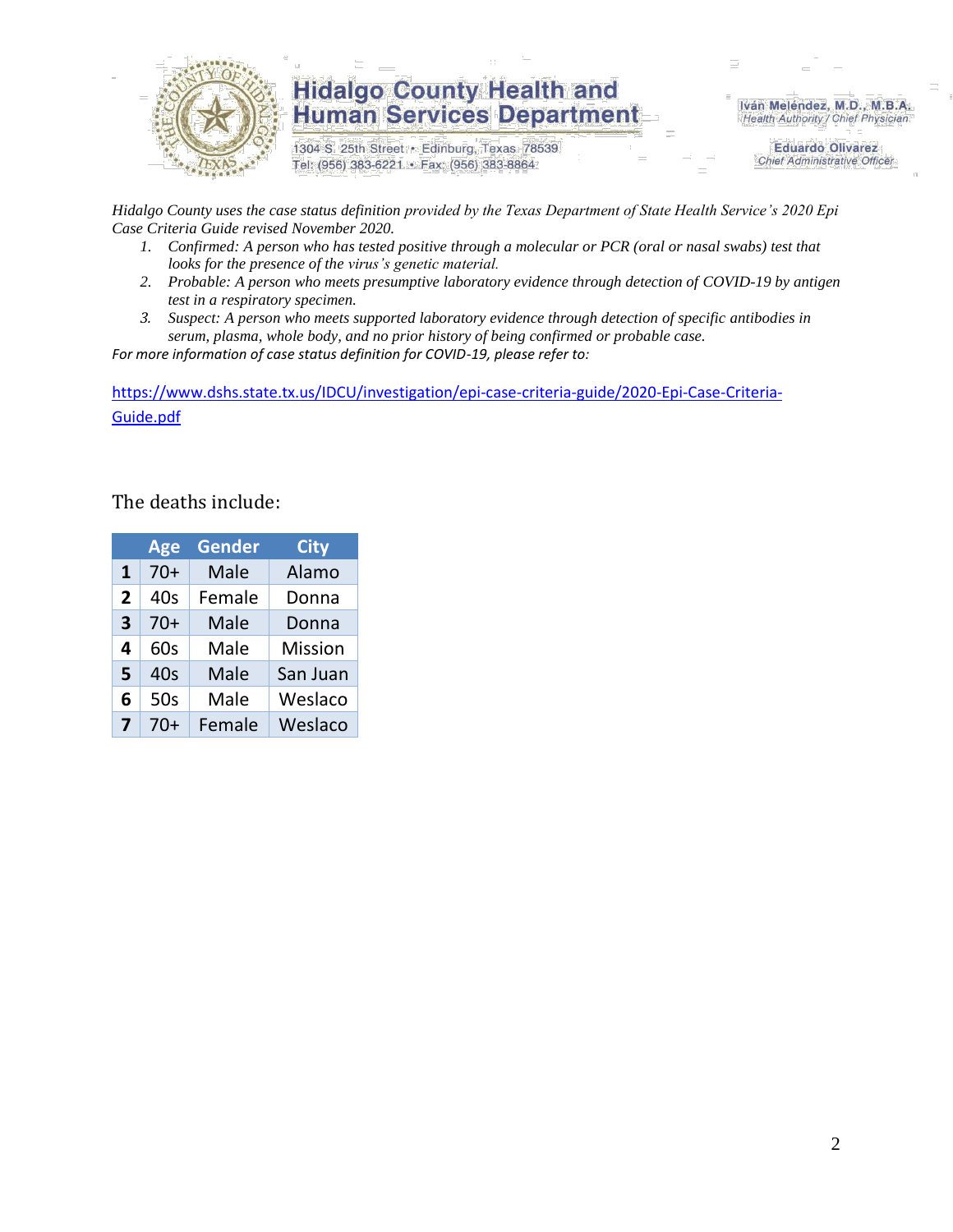

1304 S. 25th Street · Edinburg, Texas 78539 Tel: (956) 383-6221 · Fax: (956) 383-8864

Iván Meléndez, M.D., M.B.A.<br>Health Authority / Chief Physician

**Eduardo Olivarez** Chief Administrative Officer

#### Wednesday, August 11, 2021 positive cases include:

|                         | <b>Age Range</b> | Gender      | <b>City</b> |     | <b>Age Range</b> | Gender | <b>City</b> |
|-------------------------|------------------|-------------|-------------|-----|------------------|--------|-------------|
| 1                       | $0 - 19$         | M           | Alamo       | 176 | $70+$            | F      | McAllen     |
| 2                       | $0 - 19$         | м           | Alamo       | 177 | $70+$            | F      | McAllen     |
| 3                       | $0 - 19$         | F           | Alamo       | 178 | $70+$            | M      | McAllen     |
| 4                       | $0 - 19$         | м           | Alamo       | 179 | $70+$            | м      | McAllen     |
| 5                       | $0 - 19$         | M           | Alamo       | 180 | $70+$            | M      | McAllen     |
| 6                       | $0 - 19$         | M           | Alamo       | 181 | $70+$            | M      | McAllen     |
| $\overline{\mathbf{z}}$ | $0 - 19$         | M           | Alamo       | 182 | $70+$            | F      | McAllen     |
| 8                       | $0 - 19$         | M           | Alamo       | 183 | $70+$            | F      | McAllen     |
| 9                       | 20s              | F           | Alamo       | 184 | $0 - 19$         | F      | Mercedes    |
| 10                      | 20s              | M           | Alamo       | 185 | $0 - 19$         | F      | Mercedes    |
| 11                      | 20s              | M           | Alamo       | 186 | $0 - 19$         | M      | Mercedes    |
| 12                      | 20s              | F           | Alamo       | 187 | $0 - 19$         | F      | Mercedes    |
| 13                      | 30 <sub>s</sub>  | M           | Alamo       | 188 | $0 - 19$         | F      | Mercedes    |
| 14                      | 40s              | F           | Alamo       | 189 | $0 - 19$         | M      | Mercedes    |
| 15                      | 40s              | M           | Alamo       | 190 | 20s              | F      | Mercedes    |
| 16                      | 50s              | M           | Alamo       | 191 | 20s              | F      | Mercedes    |
| 17                      | 60s              | M           | Alamo       | 192 | 30 <sub>s</sub>  | F      | Mercedes    |
| 18                      | 60s              | F           | Alamo       | 193 | 30 <sub>s</sub>  | F      | Mercedes    |
| 19                      | $70+$            | F           | Alamo       | 194 | $0 - 19$         | F      | Mission     |
| 20                      | 70+              | F           | Alamo       | 195 | $0 - 19$         | M      | Mission     |
| 21                      | $70+$            | $\mathsf F$ | Alamo       | 196 | $0 - 19$         | F      | Mission     |
| 22                      | $70+$            | F           | Alamo       | 197 | $0 - 19$         | F      | Mission     |
| 23                      | $0 - 19$         | F           | Alton       | 198 | $0 - 19$         | M      | Mission     |
| 24                      | $0 - 19$         | F           | Alton       | 199 | $0 - 19$         | F      | Mission     |
| 25                      | $0 - 19$         | F           | Alton       | 200 | $0 - 19$         | M      | Mission     |
| 26                      | 40s              | M           | Alton       | 201 | $0 - 19$         | F      | Mission     |
| 27                      | 60s              | M           | Alton       | 202 | $0 - 19$         | M      | Mission     |
| 28                      | $0 - 19$         | м           | Donna       | 203 | $0 - 19$         | F      | Mission     |
| 29                      | $0 - 19$         | F           | Donna       | 204 | $0 - 19$         | M      | Mission     |
| 30                      | $0 - 19$         | F           | Donna       | 205 | $0 - 19$         | F      | Mission     |
| 31                      | $0 - 19$         | F           | Donna       | 206 | $0 - 19$         | F      | Mission     |
| 32                      | $0 - 19$         | M           | Donna       | 207 | $0 - 19$         | M      | Mission     |
| 33                      | $0 - 19$         | F           | Donna       | 208 | $0 - 19$         | M      | Mission     |
| 34                      | $0 - 19$         | M           | Donna       | 209 | $0 - 19$         | F      | Mission     |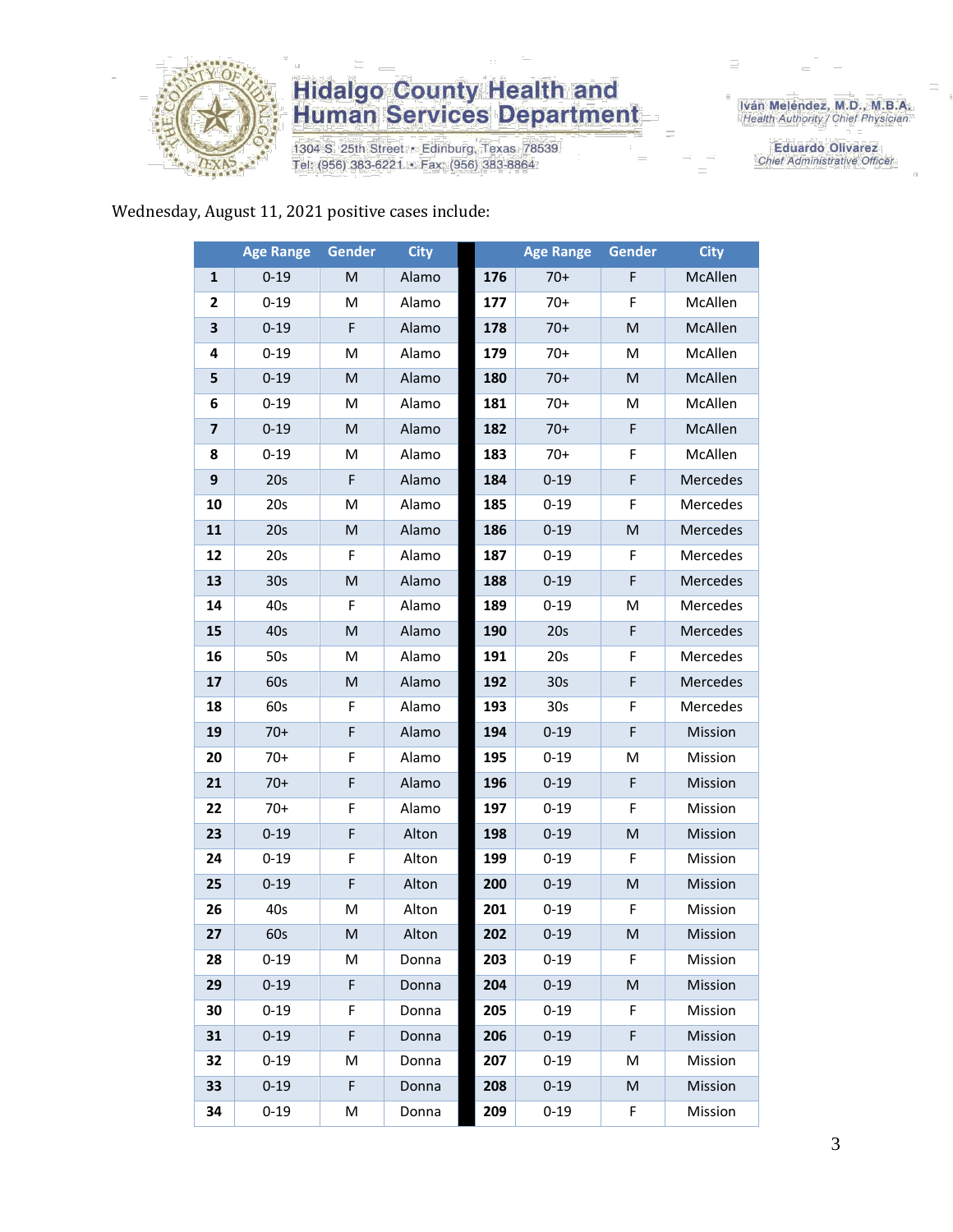

1304 S. 25th Street · Edinburg, Texas 78539 Tel: (956) 383-6221 · Fax: (956) 383-8864

Iván Meléndez, M.D., M.B.A.<br>Health Authority / Chief Physician

Eduardo Olivarez Chief Administrative Officer

| 35 | $0 - 19$        | F         | Donna    | 210 | $0 - 19$        | ${\sf M}$ | Mission |
|----|-----------------|-----------|----------|-----|-----------------|-----------|---------|
| 36 | $0 - 19$        | F         | Donna    | 211 | $0 - 19$        | F         | Mission |
| 37 | $0 - 19$        | F         | Donna    | 212 | $0 - 19$        | F         | Mission |
| 38 | $0 - 19$        | F         | Donna    | 213 | 20s             | F         | Mission |
| 39 | $0 - 19$        | M         | Donna    | 214 | 20s             | M         | Mission |
| 40 | $0 - 19$        | F         | Donna    | 215 | 20s             | F         | Mission |
| 41 | $0 - 19$        | F         | Donna    | 216 | 20s             | M         | Mission |
| 42 | $0 - 19$        | M         | Donna    | 217 | 20s             | F         | Mission |
| 43 | $0 - 19$        | M         | Donna    | 218 | 20s             | F         | Mission |
| 44 | $0 - 19$        | M         | Donna    | 219 | 20s             | M         | Mission |
| 45 | $0 - 19$        | M         | Donna    | 220 | 20s             | F         | Mission |
| 46 | $0 - 19$        | F         | Donna    | 221 | 20s             | M         | Mission |
| 47 | 20s             | F         | Donna    | 222 | 20s             | ${\sf M}$ | Mission |
| 48 | 20s             | M         | Donna    | 223 | 30 <sub>s</sub> | M         | Mission |
| 49 | 20s             | F         | Donna    | 224 | 30 <sub>s</sub> | M         | Mission |
| 50 | 20s             | M         | Donna    | 225 | 30 <sub>s</sub> | F         | Mission |
| 51 | 30 <sub>s</sub> | F         | Donna    | 226 | 30 <sub>s</sub> | F         | Mission |
| 52 | 30 <sub>s</sub> | M         | Donna    | 227 | 30 <sub>s</sub> | M         | Mission |
| 53 | 30 <sub>s</sub> | F         | Donna    | 228 | 30 <sub>s</sub> | ${\sf M}$ | Mission |
| 54 | 30 <sub>s</sub> | F         | Donna    | 229 | 30 <sub>s</sub> | M         | Mission |
| 55 | 30 <sub>s</sub> | M         | Donna    | 230 | 30 <sub>s</sub> | F         | Mission |
| 56 | 40s             | M         | Donna    | 231 | 30 <sub>s</sub> | F         | Mission |
| 57 | 40s             | F         | Donna    | 232 | 30 <sub>s</sub> | M         | Mission |
| 58 | 40s             | F         | Donna    | 233 | 40s             | M         | Mission |
| 59 | 40s             | M         | Donna    | 234 | 40s             | F         | Mission |
| 60 | 50s             | M         | Donna    | 235 | 40s             | M         | Mission |
| 61 | 50s             | F         | Donna    | 236 | 40s             | F         | Mission |
| 62 | $70+$           | M         | Donna    | 237 | 40s             | F         | Mission |
| 63 | $70+$           | F         | Donna    | 238 | 40s             | F         | Mission |
| 64 | $0 - 19$        | M         | Edinburg | 239 | 40s             | F         | Mission |
| 65 | $0 - 19$        | ${\sf M}$ | Edinburg | 240 | 40s             | F         | Mission |
| 66 | $0 - 19$        | M         | Edinburg | 241 | 40s             | F         | Mission |
| 67 | $0 - 19$        | M         | Edinburg | 242 | 40s             | F         | Mission |
| 68 | $0 - 19$        | M         | Edinburg | 243 | 40s             | M         | Mission |
| 69 | $0 - 19$        | F         | Edinburg | 244 | 40s             | F         | Mission |
| 70 | $0 - 19$        | F         | Edinburg | 245 | 40s             | M         | Mission |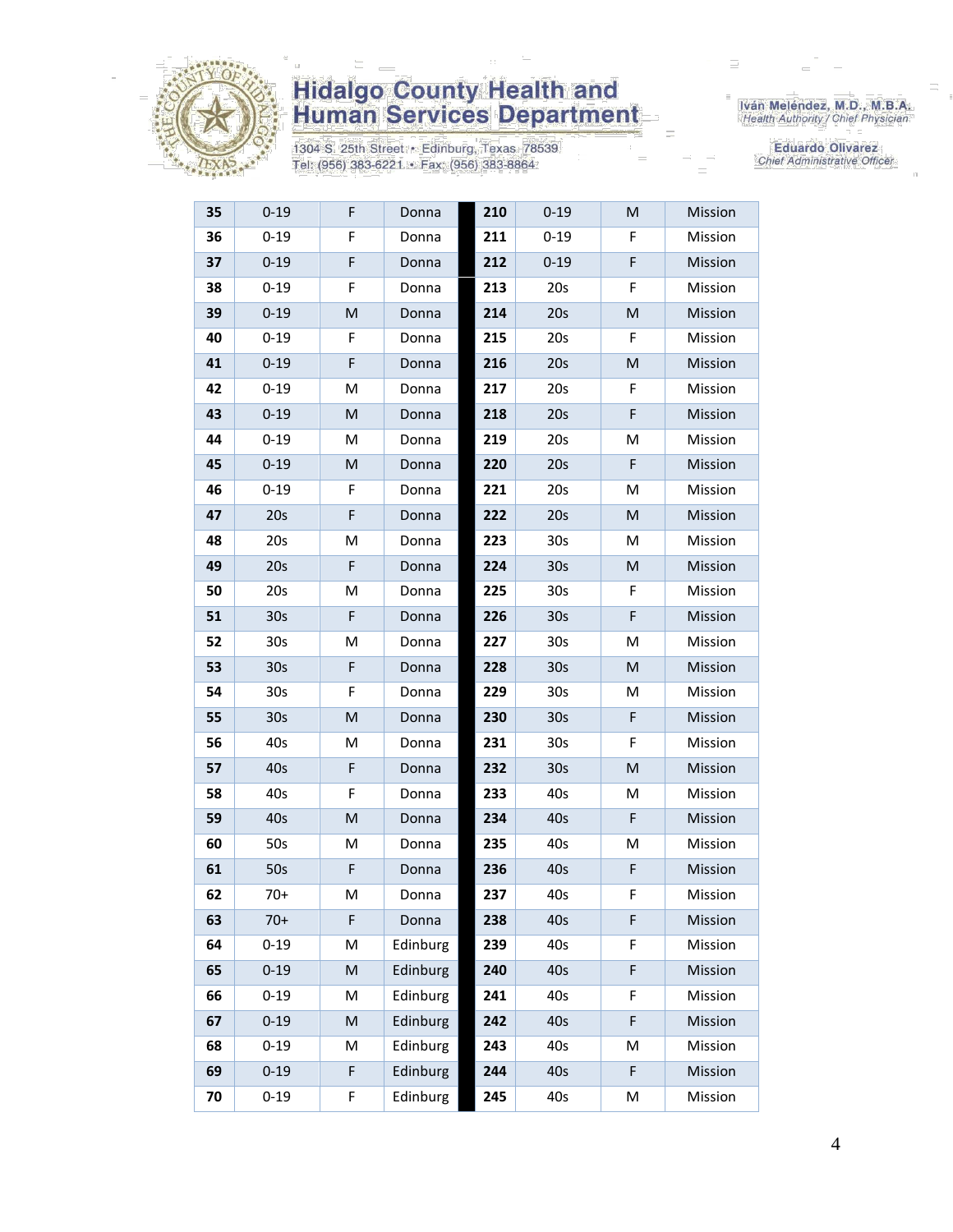

1304 S. 25th Street • Edinburg, Texas 78539<br>Tel: (956) 383-6221 • Fax: (956) 383-8864

Iván Meléndez, M.D., M.B.A.<br>Health Authority / Chief Physician

Eduardo Olivarez Chief Administrative Officer

| 71  | $0 - 19$        | M           | Edinburg | 246 | 50s             | F         | Mission  |
|-----|-----------------|-------------|----------|-----|-----------------|-----------|----------|
| 72  | $0 - 19$        | M           | Edinburg | 247 | 50s             | F         | Mission  |
| 73  | $0 - 19$        | $\mathsf F$ | Edinburg | 248 | 50s             | M         | Mission  |
| 74  | $0 - 19$        | M           | Edinburg | 249 | 50s             | F         | Mission  |
| 75  | $0 - 19$        | M           | Edinburg | 250 | 50s             | F         | Mission  |
| 76  | $0 - 19$        | F           | Edinburg | 251 | 50s             | F         | Mission  |
| 77  | $0 - 19$        | F           | Edinburg | 252 | 50s             | M         | Mission  |
| 78  | $0 - 19$        | F           | Edinburg | 253 | 50s             | F         | Mission  |
| 79  | $0 - 19$        | M           | Edinburg | 254 | 60s             | M         | Mission  |
| 80  | $0 - 19$        | F           | Edinburg | 255 | 60s             | M         | Mission  |
| 81  | $0 - 19$        | F           | Edinburg | 256 | 60s             | F         | Mission  |
| 82  | $0 - 19$        | M           | Edinburg | 257 | $70+$           | F         | Mission  |
| 83  | $0 - 19$        | M           | Edinburg | 258 | $70+$           | F         | Mission  |
| 84  | 20s             | F           | Edinburg | 259 | $70+$           | F         | Mission  |
| 85  | 20s             | $\mathsf F$ | Edinburg | 260 | $70+$           | M         | Mission  |
| 86  | 20s             | M           | Edinburg | 261 | $70+$           | M         | Mission  |
| 87  | 20s             | M           | Edinburg | 262 | $0 - 19$        | M         | Pharr    |
| 88  | 20s             | M           | Edinburg | 263 | $0 - 19$        | M         | Pharr    |
| 89  | 20s             | $\mathsf F$ | Edinburg | 264 | $0 - 19$        | ${\sf M}$ | Pharr    |
| 90  | 20s             | F           | Edinburg | 265 | $0 - 19$        | M         | Pharr    |
| 91  | 20s             | F           | Edinburg | 266 | $0 - 19$        | M         | Pharr    |
| 92  | 30s             | F           | Edinburg | 267 | $0 - 19$        | F         | Pharr    |
| 93  | 30 <sub>s</sub> | M           | Edinburg | 268 | 20s             | F         | Pharr    |
| 94  | 30s             | F           | Edinburg | 269 | 20s             | M         | Pharr    |
| 95  | 30 <sub>s</sub> | F           | Edinburg | 270 | 30 <sub>s</sub> | F         | Pharr    |
| 96  | 30 <sub>s</sub> | F           | Edinburg | 271 | 30 <sub>s</sub> | M         | Pharr    |
| 97  | 30 <sub>s</sub> | F           | Edinburg | 272 | 30 <sub>s</sub> | F         | Pharr    |
| 98  | 30 <sub>s</sub> | М           | Edinburg | 273 | 40s             | M         | Pharr    |
| 99  | 30 <sub>s</sub> | М           | Edinburg | 274 | 50s             | M         | Pharr    |
| 100 | 30 <sub>s</sub> | F.          | Edinburg | 275 | 50s             | F         | Pharr    |
| 101 | 30 <sub>s</sub> | M           | Edinburg | 276 | $0 - 19$        | F         | San Juan |
| 102 | 30s             | F           | Edinburg | 277 | $0 - 19$        | F         | San Juan |
| 103 | 30 <sub>s</sub> | F           | Edinburg | 278 | $0 - 19$        | M         | San Juan |
| 104 | 30 <sub>s</sub> | M           | Edinburg | 279 | $0 - 19$        | F         | San Juan |
| 105 | 30 <sub>s</sub> | M           | Edinburg | 280 | $0 - 19$        | M         | San Juan |
| 106 | 30s             | F           | Edinburg | 281 | 20s             | М         | San Juan |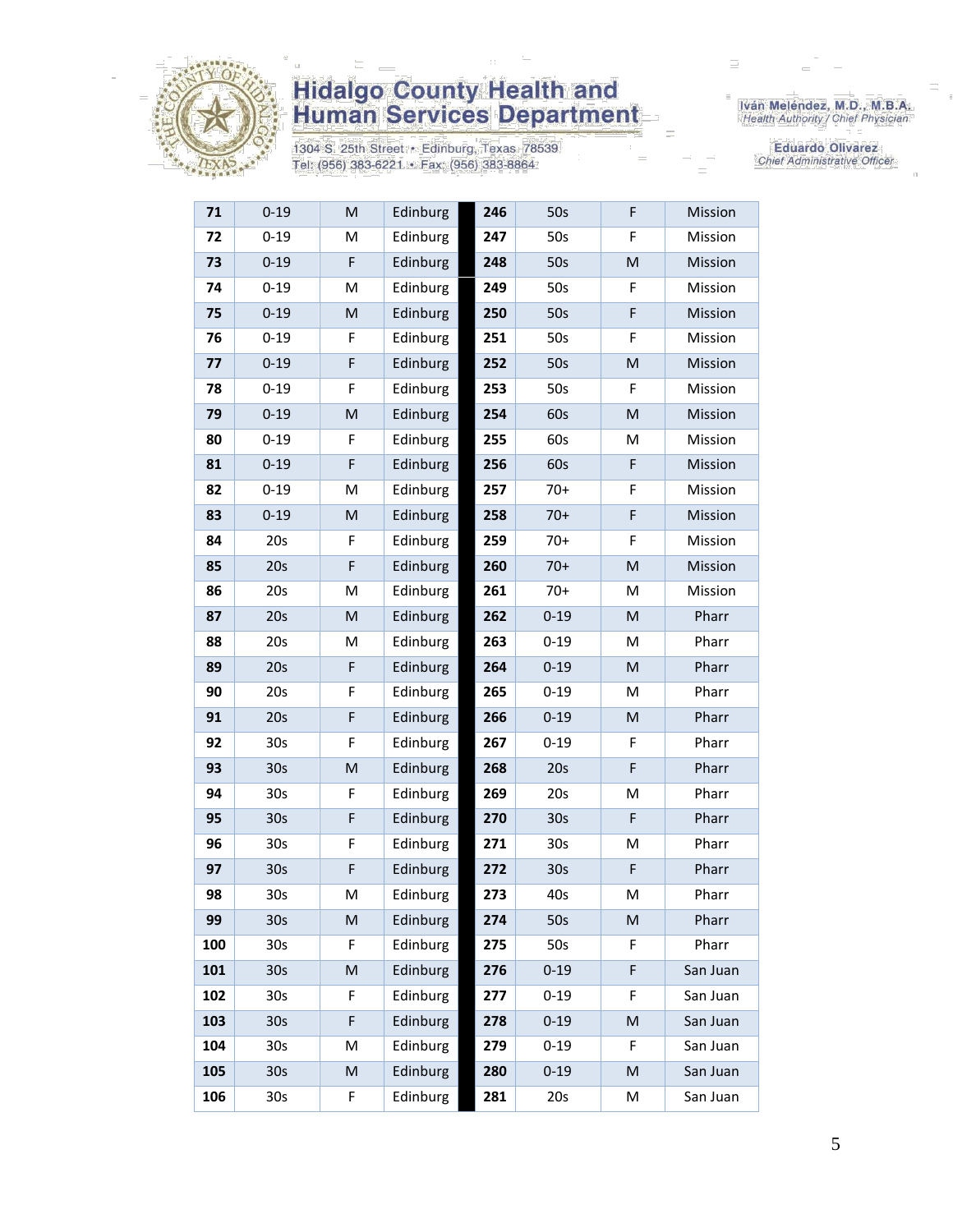

1304 S. 25th Street • Edinburg, Texas 78539<br>Tel: (956) 383-6221 • Fax: (956) 383-8864

Iván Meléndez, M.D., M.B.A.<br>Health Authority / Chief Physician

**Eduardo Olivarez** Chief Administrative Officer

| 107 | 30 <sub>s</sub> | M           | Edinburg | 282 | 20s             | F  | San Juan    |
|-----|-----------------|-------------|----------|-----|-----------------|----|-------------|
| 108 | 30 <sub>s</sub> | M           | Edinburg | 283 | 30 <sub>s</sub> | F  | San Juan    |
| 109 | 30 <sub>s</sub> | $\mathsf F$ | Edinburg | 284 | 30 <sub>s</sub> | M  | San Juan    |
| 110 | 40s             | F           | Edinburg | 285 | 30 <sub>s</sub> | F  | San Juan    |
| 111 | 40s             | $\mathsf F$ | Edinburg | 286 | 30 <sub>s</sub> | F  | San Juan    |
| 112 | 40s             | M           | Edinburg | 287 | 30 <sub>s</sub> | F  | San Juan    |
| 113 | 40s             | F           | Edinburg | 288 | 30 <sub>s</sub> | F  | San Juan    |
| 114 | 40s             | M           | Edinburg | 289 | 30 <sub>s</sub> | M  | San Juan    |
| 115 | 40s             | M           | Edinburg | 290 | 40s             | F  | San Juan    |
| 116 | 40s             | F           | Edinburg | 291 | 40s             | M  | San Juan    |
| 117 | 40s             | F           | Edinburg | 292 | 40s             | M  | San Juan    |
| 118 | 40s             | F           | Edinburg | 293 | 50s             | M  | San Juan    |
| 119 | 50s             | $\mathsf F$ | Edinburg | 294 | 50s             | M  | San Juan    |
| 120 | 50s             | F           | Edinburg | 295 | 50s             | F  | San Juan    |
| 121 | 50s             | M           | Edinburg | 296 | $70+$           | M  | San Juan    |
| 122 | 50s             | F           | Edinburg | 297 | $70+$           | M  | San Juan    |
| 123 | 50s             | $\mathsf F$ | Edinburg | 298 | $0 - 19$        | F  | Undisclosed |
| 124 | 50s             | F           | Edinburg | 299 | $0 - 19$        | M  | Undisclosed |
| 125 | 50s             | M           | Edinburg | 300 | $0 - 19$        | M  | Undisclosed |
| 126 | 50s             | Μ           | Edinburg | 301 | $0 - 19$        | F  | Undisclosed |
| 127 | 60s             | M           | Edinburg | 302 | $0 - 19$        | F  | Undisclosed |
| 128 | 60s             | F           | Edinburg | 303 | $0 - 19$        | F  | Undisclosed |
| 129 | 60s             | M           | Edinburg | 304 | $0 - 19$        | F  | Undisclosed |
| 130 | 60s             | М           | Edinburg | 305 | 20s             | F  | Undisclosed |
| 131 | 60s             | M           | Edinburg | 306 | 20s             | M  | Undisclosed |
| 132 | 60s             | М           | Edinburg | 307 | 20s             | F. | Undisclosed |
| 133 | $70+$           | $\mathsf F$ | Edinburg | 308 | 30s             | M  | Undisclosed |
| 134 | $70+$           | F           | Edinburg | 309 | 30 <sub>s</sub> | F  | Undisclosed |
| 135 | $70+$           | M           | Edinburg | 310 | 30 <sub>s</sub> | F  | Undisclosed |
| 136 | $0 - 19$        | M           | Hidalgo  | 311 | 30 <sub>s</sub> | F  | Undisclosed |
| 137 | 40s             | F           | Hidalgo  | 312 | 40s             | F  | Undisclosed |
| 138 | 40s             | M           | Hidalgo  | 313 | 50s             | F  | Undisclosed |
| 139 | $70+$           | F           | Hidalgo  | 314 | 50s             | F  | Undisclosed |
| 140 | $0 - 19$        | M           | McAllen  | 315 | 50s             | F  | Undisclosed |
| 141 | $0 - 19$        | M           | McAllen  | 316 | 50s             | F  | Undisclosed |
| 142 | $0 - 19$        | F           | McAllen  | 317 | 50s             | F  | Undisclosed |